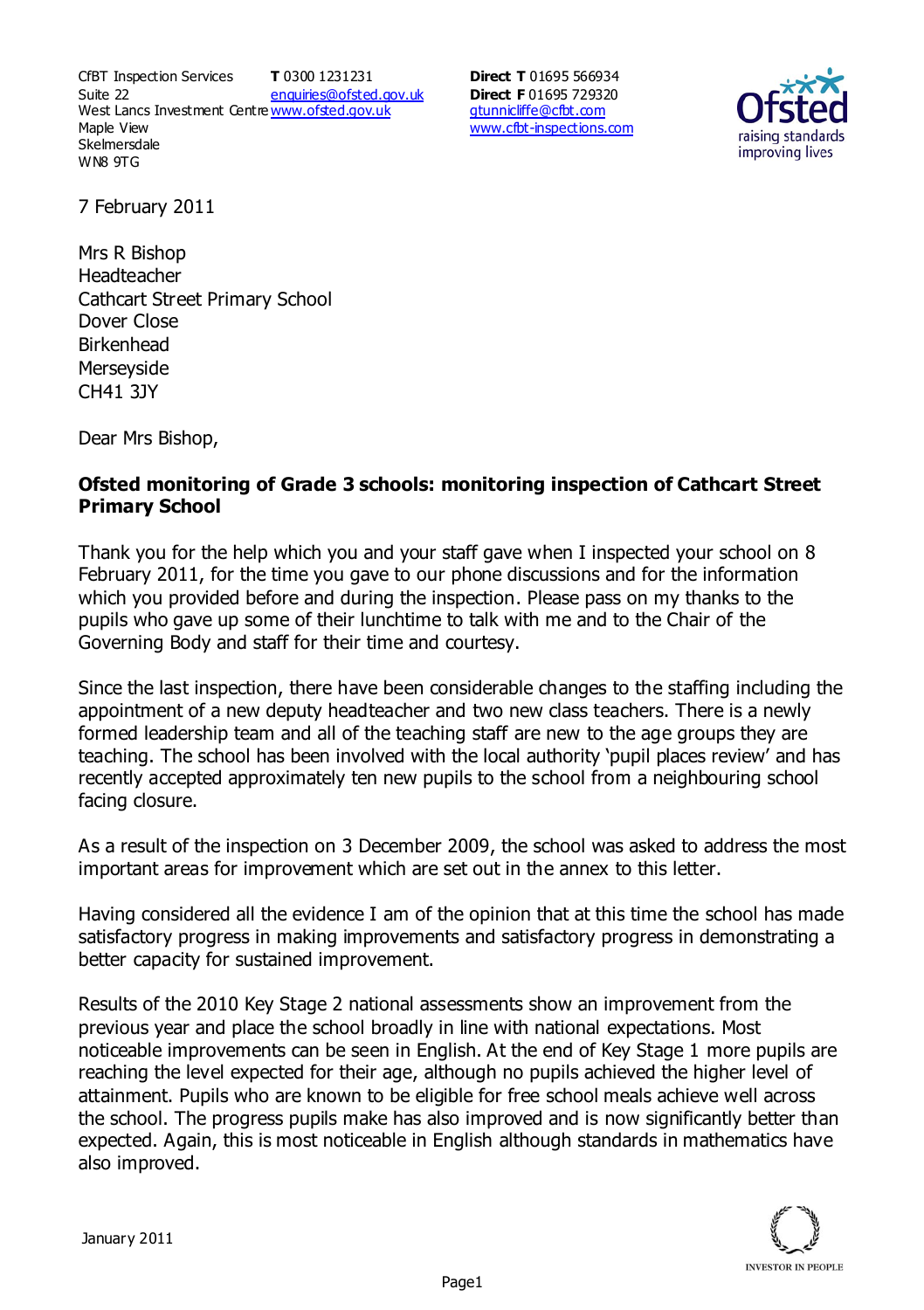

Leaders of the school judge that teaching and learning have improved. Improving the quality of provision has been a focus for the school and effective links have been made with the local authority to develop and promote this work. The school has adopted a more cooperative approach to learning and cross-curricular work ensures lessons are more purposeful and relevant. As one pupil said, 'lessons are more interesting and fun.' Good use is made of the interactive whiteboards to engage learners. Marking of pupils' work has improved and pupils are better informed in how to improve their work. In the most effective lessons, activities are matched to meet pupils' needs and pupils work collaboratively. This is not the case in all lessons and there are instances when the pace of learning slows and in one lesson, poor behaviour was a significant barrier to learning. There is a cross-curricular approach to the teaching of science but, as this investigative learning is in its development stage, it is too early to evaluate its impact on pupils' achievements. Improved systems and procedures are in place to track individuals and groups of pupils. Systems for monitoring include a cycle of moderation, pupil progress meetings, lesson observations, planning and book scrutiny. While these processes are in place, the school has yet to evaluate, embed and sustain the resulting developments made.

Plans are in place to provide enhanced provision for the Early Years Foundation Stage to ensure children can learn and play outside in all weathers. Due to th e local authority restructuring review this has not yet been implemented. During the inspection, the inspector observed the outdoor environment used to good effect for den building linked to the theme of 'The Jungle.' However, there are ways in which this provision could be developed further to ensure the environment is more welcoming and appealing.

Strategies are in place to raise attendance levels and ensure pupils' punctuality. While attendance rates remain low, there are improvements from the previous year and fewer pupils are now persistently absent. Levels of attendance are rigorously monitored by the headteacher with support from the local authority. Pupils understand why it is important to attend school regularly and a positive reward system is popular with pupils.

Strong links between the school and local authority exist. The school is taking ideas, initiatives and projects on board and support is focused on improving teaching and learning to raise achievement. Tailored support is provided based on an accurate view of strengths and weaknesses held by the senior leaders in school.

I hope that you have found the inspection helpful in promoting improvement in your school. This letter will be posted on the Ofsted website.

Yours sincerely

Mrs Jane Millward **Her Majesty's Inspector**